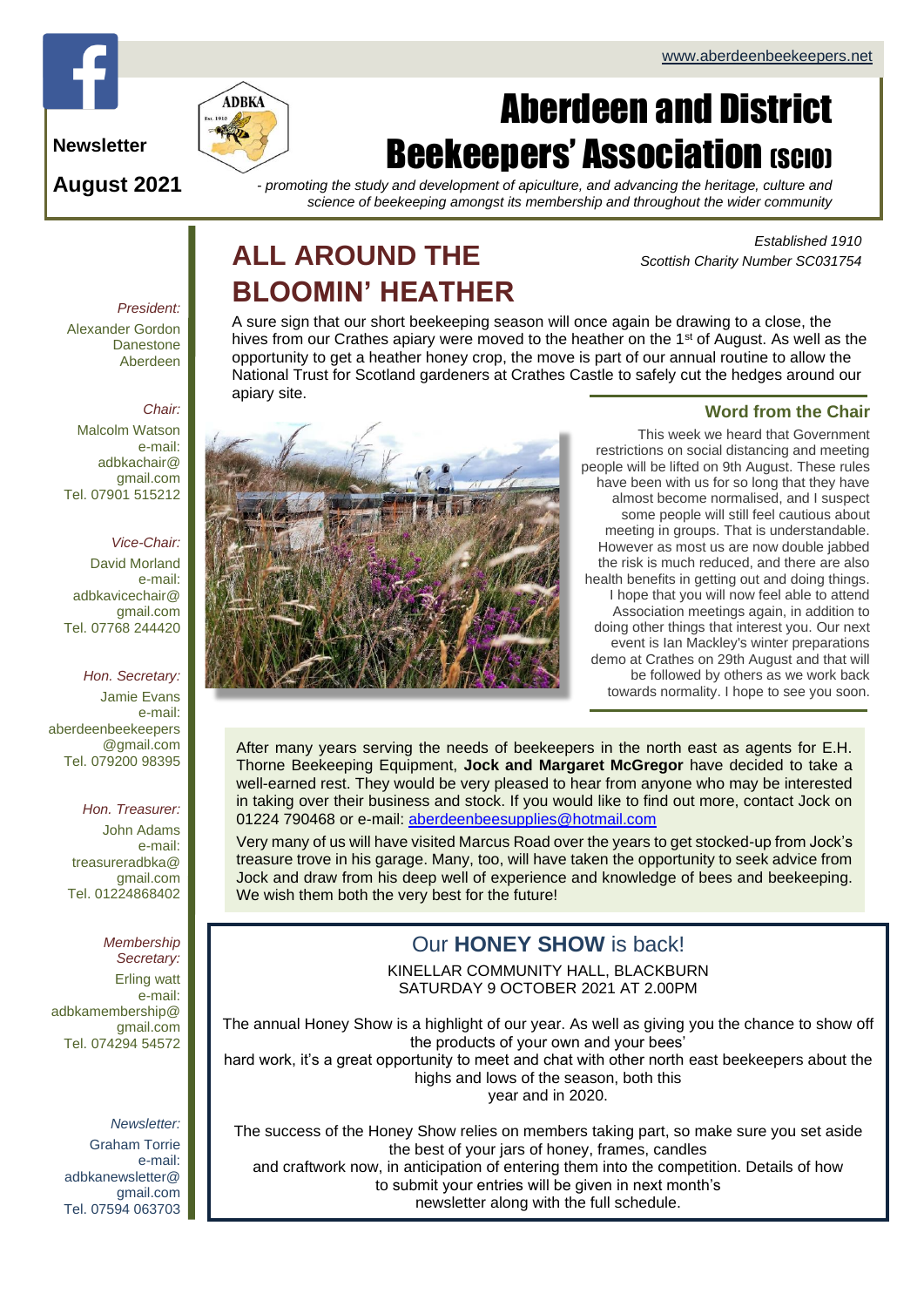**Members' Events**

**Members'** 

Events

# Page 2 of 4 ADBKA Newsletter

#### TALK: **WINTER PREPARATIONS**

- Many, perhaps most, colony losses over winter and in the early spring are due to inadequate preparations in the autumn. This demonstration (likely to be more talk than hands-on with Apiary bees) will cover feeding, varroa treatment, hive configuration and plans for winter and is recommended for relatively novice beekeepers.

With the good news that the majority of Covid restrictions are to be lifted, there is no limit to numbers for this event and no need to book; just turn up.

#### Presented by **Ian Mackley**

Sunday 29 August 2021 at 2pm ADBKA Apiary, Crathes Castle

#### ABERDEEN AND DISTRICT BEEKEEPERS' ASSOCIATION

#### **ANNUAL HONEY SHOW**

Saturday 9 October 2021 *- See front page. Further details in next month's newsletter.*

## **THIS MONTH IN THE APIARY: AUGUST**

Let's assume it's been a great summer and your supers are full!?

#### **Is the honey ripe?**

By ripe, we mean the honey has a water content of less than 20%; any higher and the honey will likely ferment in due course and would be illegal to sell or give away anyway. Honey that has been capped with wax is ripe, as the bees don't want it fermenting over winter either. Uncapped honey will probably also be present and may be ripe too; test it by holding the frame horizontally over the top of the super and give it a firm shake. Any drops of nectar falling out onto the frame tops indicate it is not ripe enough. You can always help the bees with the ripening process by moving capped super frames to the outside and uncapped ones into the middle. The water content of honey can also be easily tested with a refractometer. ADBKA has one for loan and they are relatively inexpensive to buy. Once the honey is ripe, the super can be removed and extracted.

#### **How do I get the bees out of the super?**

The most common method is probably the Porter bee escape - plastic 'one-way bee 'valves'' that fit into holes in the crownboard which is then temporarily positioned between the supers and the brood box, with the central hole in the escape(s) uppermost. Do not 'store' Porter escapes in position in the crownboard as the bees will propolise them and if you do not clean them up, they will not work when needed. You must check and set the springs to a bee's width, or about 3mm, by gently bending them. Too narrow and the bees can't pass; too wide and they can get back into the super. Use two Porter escapes if your board has two holes. I find 'Porter clearing' generally takes at least two days to complete. 'Rhombus' escapes which have no moving parts will clear supers in a few hours. They can be temporarily pinned underneath the central hole in a crownboard but generally require an eke below them. Do not leave clearer boards on longer than necessary.

When you remove the super; (a) be prepared with a bee brush or feather to remove any stragglers, (b) handle the super with the consideration that a fine food product deserves – don't just put it open-bottomed on the ground for instance, and (c) cover it so bees can't return to it (a couple of blank boards are handy) and remove it promptly to a warm, hygienic place where bees can't get at it, because they will very quickly find it if they can. Expect grumpy bees after you have removed supers.

#### **Storing supers**

After extraction you have 'wet' supers containing residual honey. They can be stored like this, although I suspect this is mostly practised by large scale beekeepers. Put the supers back on the hive above a crownboard with the holes open for a couple of days. The bees will take the residual honey downstairs, tidy up the wax and the super can be cleared again and removed. Store the 'dry' supers stacked in a cool, dry place, with a board on top and bottom to keep pests out.

If there are little stores in the brood box, feed 2:1 syrup until stores are adequate, then start varroa treatment. Immediate feeding may be critical if an extended period of bad weather comes along, as the hive is still relatively populous and will quickly go through what little stores it has.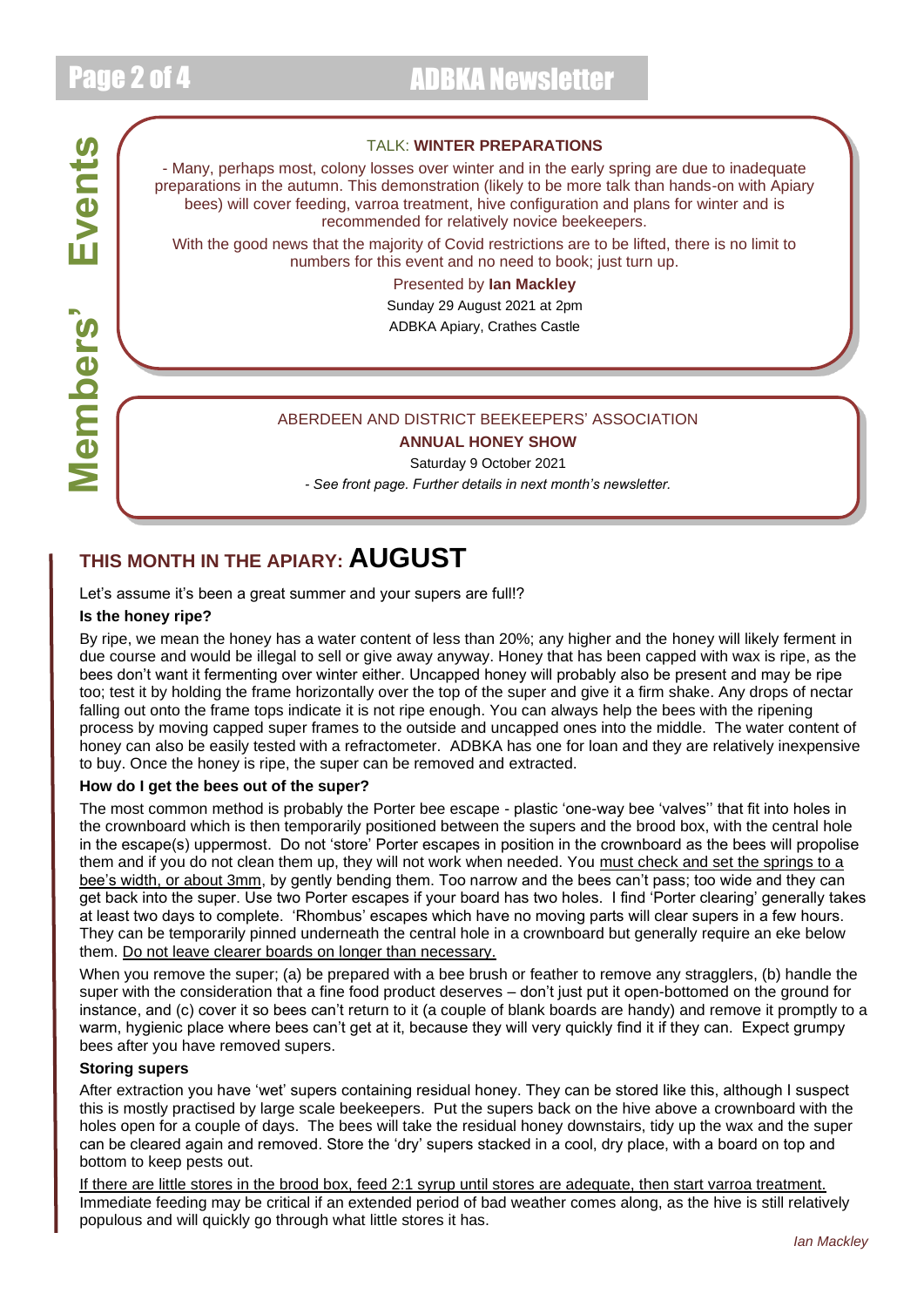Page 3 of 4 ADBKA Newsletter

### **AUTUMN VARROA TREATMENTS**

There are two optimum times in the year for routine varroa treatment; in late August after the summer crop has been taken but when the mite load per bee is at its highest and the newly emerging long-lived 'winter bees' need protection (viruses transmitted by varroa reduce bee longevity), and in December when there is little or no brood present so all the mites are on the bees and at their most vulnerable. Bear in mind that whatever you do, you will not permanently rid your colony of varroa mites - the only realistic aim is to keep their numbers low enough to not affect the colony. All your colonies should therefore be treated simultaneously to minimise mite repopulation via robbing and drifting.

Beekeepers do not need a personal licence to administer 'hard' chemical treatments (which are veterinary medicines) but to be strictly legal must only use a UK-licensed product and administer it according to the manufacturer's instructions.

Integrated pest management principles suggest it is good to (a) use different chemistries between autumn and winter and (b) occasionally change the chemistry/product used in the autumn. Oxalic acid, in its licensed forms of ApiBioxal, Oxuvar or OxyBee, is undoubtedly the most suitable mid-winter treatment. It is proven, relatively cheap, quick, highly effective on the phoretic mites on the bees and has no ambient temperature constraints. So a typical annual regimen will be an oxalic treatment in December and something else in August. But what should the 'something else' be? This table:

<https://drive.google.com/drive/folders/11Cmc30H-zyXx6Wi7qWqHhlbZJStlCBGG>

…compares all fifteen currently licensed varroa treatments, four of which are oxalic acid-based. All have advantages and disadvantages - technical, economic and practical - so it is not immediately obvious that there are one or two 'best' products to use. A particular issue for the beekeeper with one or two hives is that the smallest pack size is often for five hives, and the products usually only have a short shelf life so the excess cannot be saved for next year.

Achieving high treatment effectiveness - by choosing something appropriate and administering it correctly - is really important. Because of the exponential character (think Covid 'R' number) of mite population dynamics, even just a few extra surviving mites after a suboptimal treatment will result in many hundreds of otherwise avoidable mites a few months later.

Apistan has been around a long time and mite resistance is widely reported. Although it is still available, I'd suggest that it is in all beekeepers' interests that Apistan is not used. Apiguard appears attractive, but the requirement for a minimum 15°C ambient temperature throughout the treatment should be noted. The average temperature in Aberdeen in September is around 12°C.

The choice often comes down to MAQS or Apivar. MAQS is attractively available in a two (Langstroth) hive pack (which will treat four National hives), has a short treatment period and is the only treatment that can be used with supers on. BUT, in the early days there were many reports of MAQS-treated colonies going queenless; use only one MAQS gel pad in a National hive, create plenty of volume using say an eke and provide good ventilation, all to avoid excessively high local vapour concentrations. Many choose Apivar, despite its long treatment period and five-hive minimum pack size. Remember:

- **Suitable health and safety precautions should be taken with all treatments, especially the organic acid ones (oxalic acid, MAQS).**
- **Treatments must be removed at the end of the recommended treatment period.**
- **All treatments must be properly recorded. Here is the SBA-recommended form:**

[https://scottishbeekeepers.org.uk/images/education/techdatasheets/TDS%20number%2012%20Veterinary%2](https://scottishbeekeepers.org.uk/images/education/techdatasheets/TDS%20number%2012%20Veterinary%20treatment%20record.pdf) [0treatment%20record.pdf](https://scottishbeekeepers.org.uk/images/education/techdatasheets/TDS%20number%2012%20Veterinary%20treatment%20record.pdf)

*Ian Mackley*

### **BEE CABIN**

**BEEKEEPING SUPPLIES AND SERVICES**

WE'RE HERE FOR ALL YOUR BEEKEEPING NEEDS

DESS, ABOYNE AB34 5BB

For the convenience of beekeepers out with our location, we will now be holding a Thursday evening pick up point in KINGSWELLS Aberdeen.

Orders through [www.beecabin.ecwid.com,](http://www.beecabin.ecwid.com/) Telephone 07809229375 or email [beecabin@gmail.com](mailto:beecabin@gmail.com) received **BEFORE 4pm on a Thursday** can be collected between **7pm to 7.30pm** on a Thursday evening. Location, Park and Ride LOWER car park Kingswells Causeway off the A944. This is for a trial period but will continue throughout the season if viable.